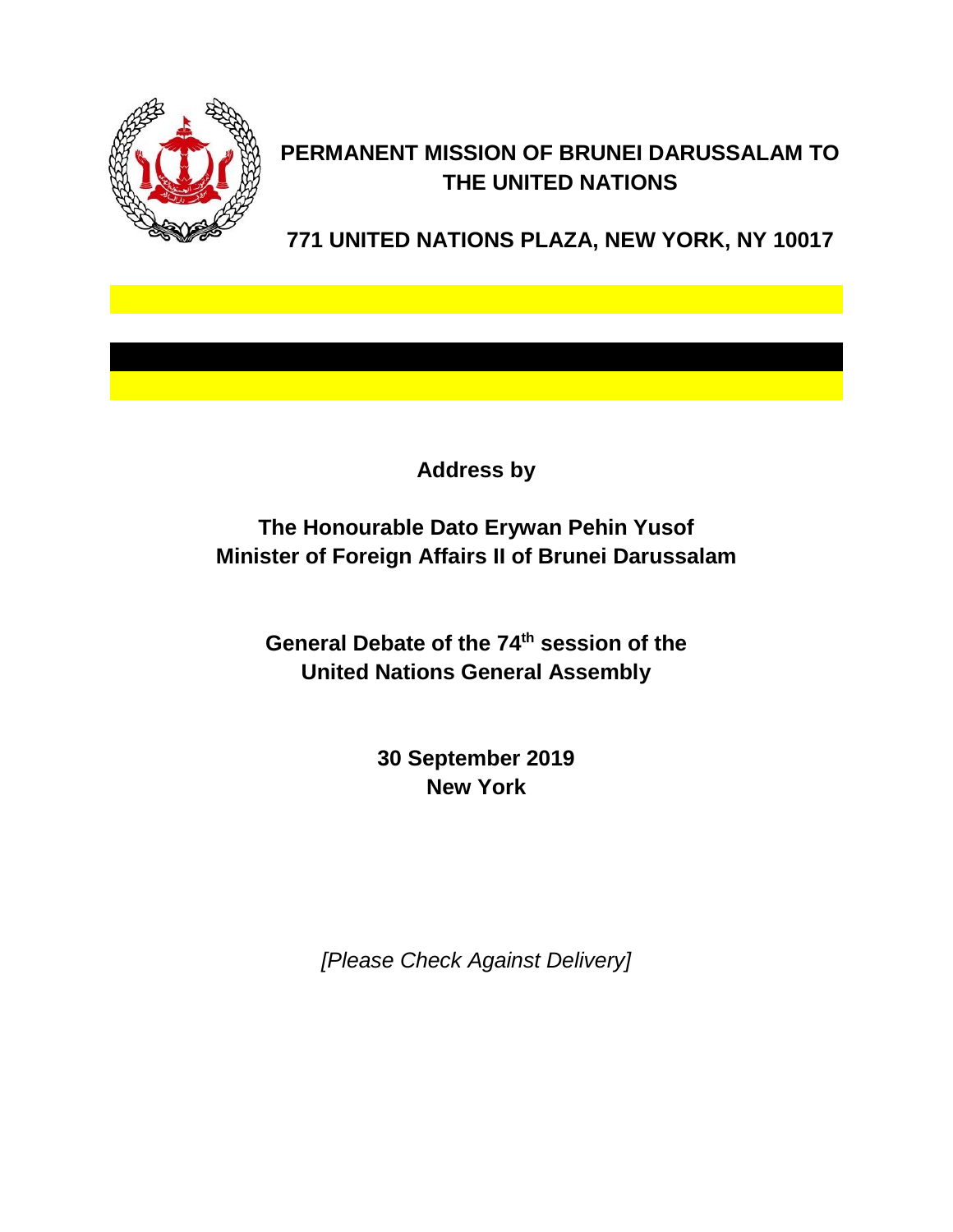Bismillah irrahmanirrahim

Mr. President, Mr. Secretary-General, Excellencies, Ladies and Gentlemen,

Assalamualaikum warahmatullahi wabarakatuh and peace be upon you all.

It is a great honour and privilege to be here today to convey the warm greetings of His Majesty the Sultan and Yang Di-Pertuan of Brunei Darussalam to this august Session.

My congratulations to His Excellency Tijjani Muhammad-Bande on assuming the Presidency of the seventy-fourth session of the General Assembly.

My appreciation also goes to Her Excellency Maria Fernanda Espinosa Garcés for her valuable contribution and dedication to the General Assembly this past year.

I am also deeply grateful to Secretary-General António Guterres for his leadership and laudable initiatives that have given renewed impetus to our organisation, particularly in hosting the Climate Action and the SDG Summits.

Mr. President,

In 2015, our leaders gathered in this hall to adopt the landmark 2030 Agenda for Sustainable Development. This remarkable feat is a testament to the success of multilateralism and concerted efforts. Today, we continue to honour that agenda through a theme focused on *'galvanizing multilateral efforts for poverty eradication, quality education, climate action and inclusion'*. The global consensus on this is clear - our ability to fulfill the promise of the SDGs, begins and ends with the commitment of member states to work together.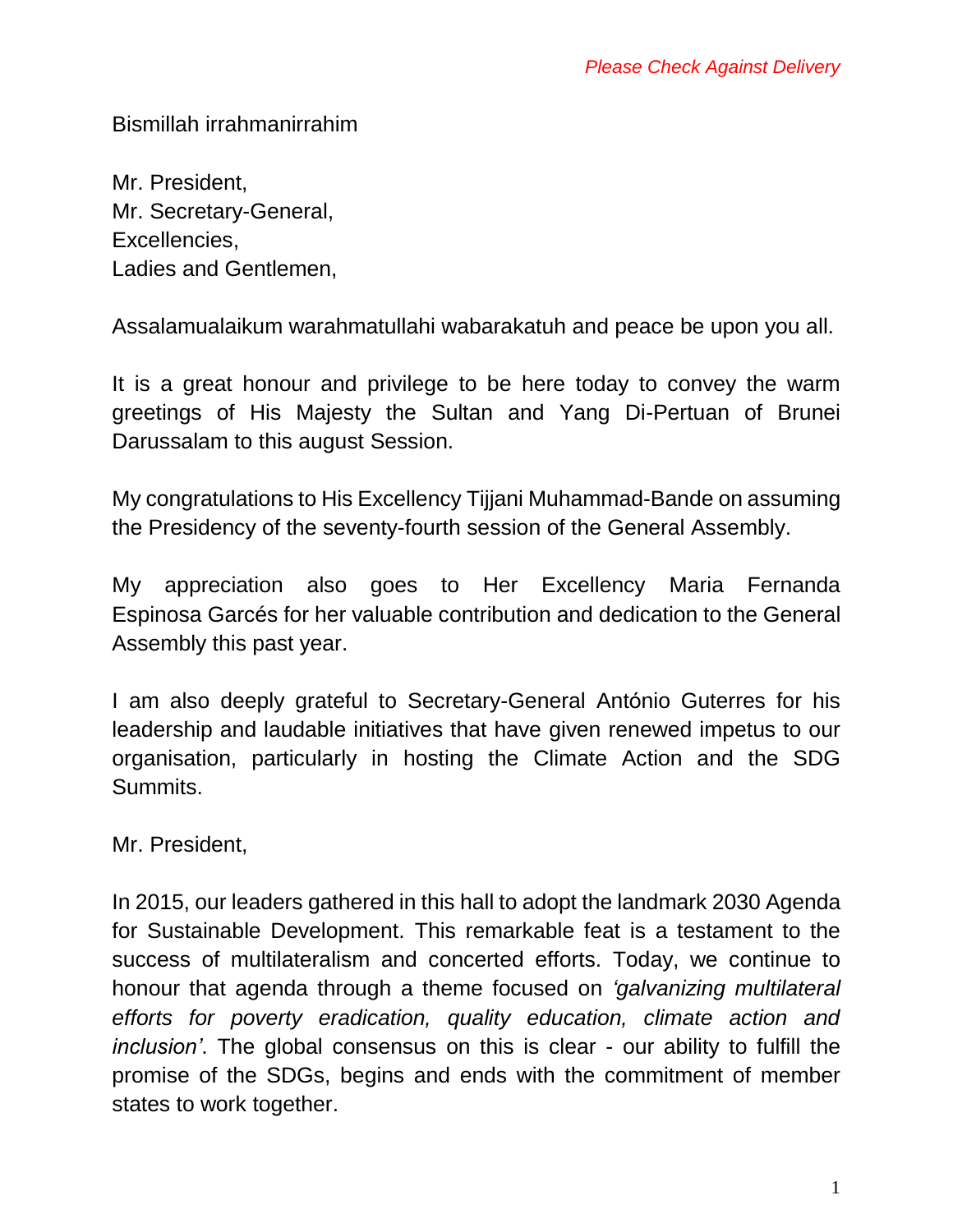Mr. President,

Our search for a better future is often mired by increasingly complex and interconnected challenges. More and more, countries are struggling to address overlapping concerns, such as deforestation and access to clean air. This reflects the indivisibility and multidimensional nature of the SDGs, which must be addressed collectively and in its totality. The path that each country takes to achieve their goals will be unique, but we recognise that all are mutually reinforcing to one another. For its part, Brunei Darussalam will present its Voluntary National Review for the first time at next year's High Level Political Forum on Sustainable Development, where we will be happy to share best practices, lessons learned and challenges encountered.

Globally, while overall progress is made, trends indicate that the pace of improvement is too slow to ensure success by 2030. While we believe in the common pledge for no one to be left behind, we also recognise that no country can do it alone. We, therefore, welcome the call to accelerate collective action as contained in the Political Declaration of the SDG Summit. Success in achieving the SDGs will be a test of global cooperation, partnership and collaboration that requires action at the local, national and regional levels. Towards this end, we are working closely to advance a people-centred ASEAN Community which complements the ambitions of the 2030 Agenda for Sustainable Development.

## Mr. President,

To localise the impact of SDGs, Brunei Darussalam continues to undertake measures aimed at the wellbeing, peace and harmony of its people. The government has ensured access for all to affordable housing and healthcare, as well as clean water and environment, in order to improve the quality of life. As a country with a young demographic, we also prioritise the education of our youth and recognise the importance of lifelong learning. Education will empower and better prepare the people, acting as a catalyst for achieving the SDGs and for our continued development. People need the tools to build a better life. In this regard, His Majesty's Government remains committed to providing free high-quality education all the way to the tertiary level, so no Bruneian is left behind.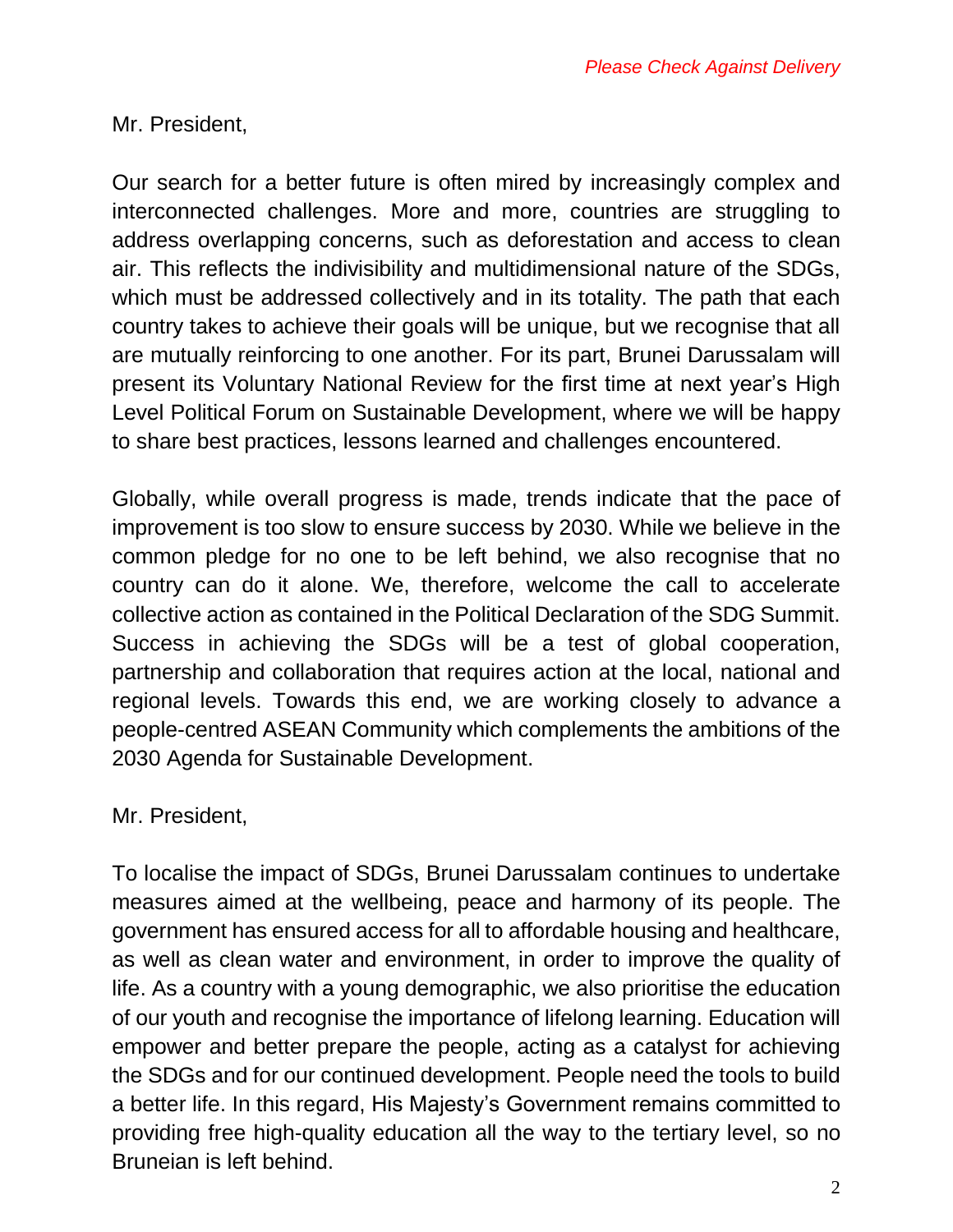Mr. President,

In our quest for progress, we have learned that there are costs associated with economic development. The most common, is perhaps the damage to the environment. As citizens of the world, we are all stakeholders in ensuring a healthy planet. There is a shared global responsibility that falls on all of us, be it, governments, private sectors and individuals, as well as corporate players and investors alike, to be principled in our undertakings. There must be a universal commitment to overcome this existential threat and effectively work towards building a sustainable future.

The effects of climate change are being felt now and they will only get worse. We are at a critical juncture and stand at the precipice of making significant changes, to reverse this climate crisis and secure the right of future generations to a sustainable world. There is a vested interest to ensure our legacy as problem solvers and not problem makers. Technological advancements have made it possible for us to engineer modern solutions to modern challenges. Innovations like carbon capture and negative emission technologies have ushered in a new frontier to reduce and remove carbon emissions. We therefore believe that more needs to be done in sharing and transferring technology, so that we can all move from reactive responses to proactive solutions on climate change.

## Mr. President,

The digital revolution has redefined social interaction, proliferated ecommerce and intensified information-sharing. However, we must be careful to prevent malicious use of these technologies. While technology like the internet can offer solutions, it has also given rise to an age of unprecedented misinformation and manipulation. There is rampant misuse of the internet and social media that spreads hatred, incites violence and even glorifies acts of crime and terrorism. Extremist views are also indoctrinated and rationalised, with no regard for the different cultural backgrounds and religious beliefs of others. While we must adapt to the technological advances, it is also urgent that we collectively address the emerging threats they can pose.